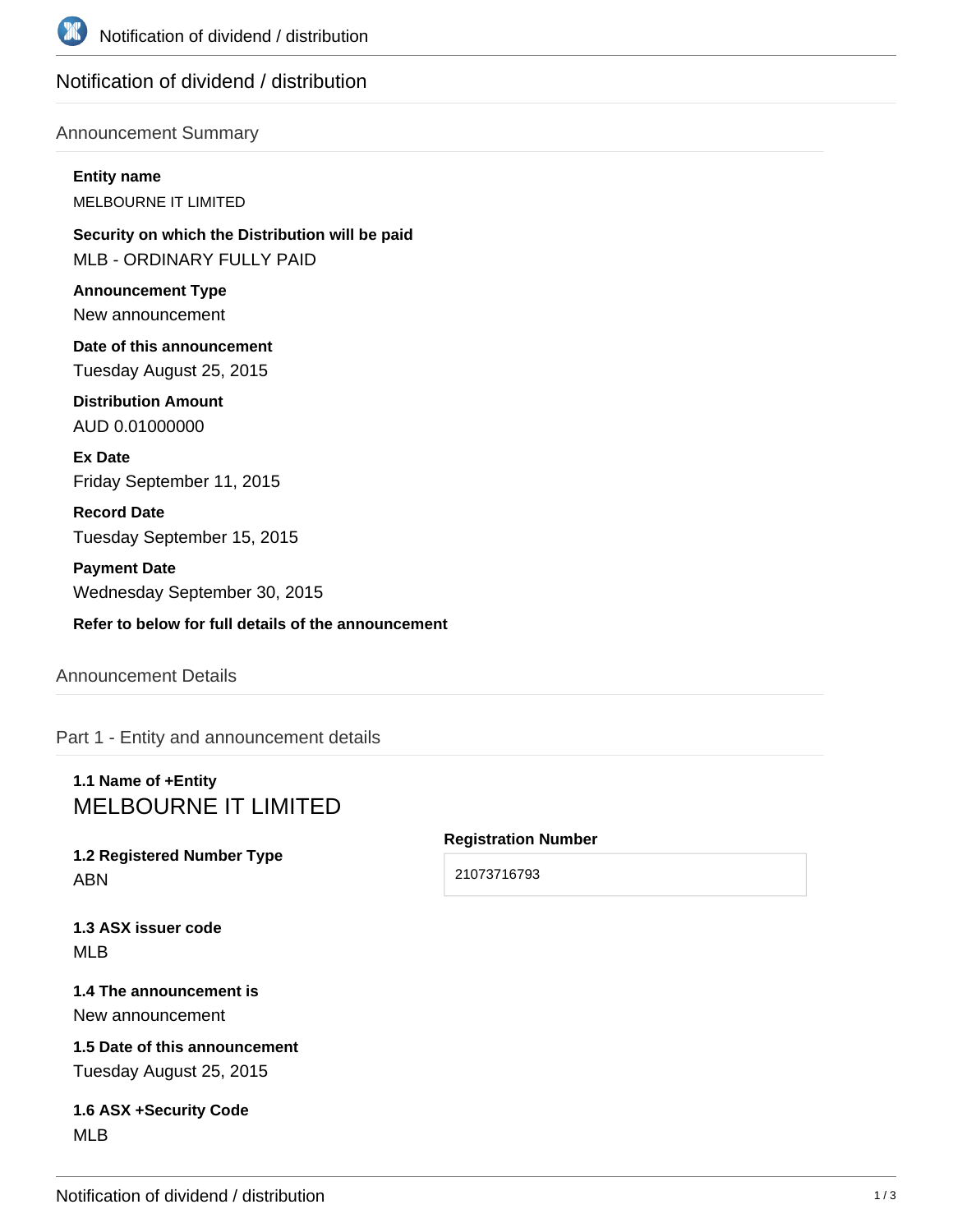

## **ASX +Security Description** ORDINARY FULLY PAID

Part 2A - All dividends/distributions basic details

**2A.1 Type of dividend/distribution Ordinary** 

**2A.2 The Dividend/distribution:**

relates to a period of six months

### **2A.3 The dividend/distribution relates to the financial reporting or payment period ending ended/ending (date)**

Tuesday June 30, 2015

**2A.4 +Record Date** Tuesday September 15, 2015

**2A.5 Ex Date** Friday September 11, 2015

**2A.6 Payment Date** Wednesday September 30, 2015

**2A.7 Are any of the below approvals required for the dividend/distribution before business day 0 of the timetable?**

- **•** Security holder approval
- **Court approval**
- **Lodgement of court order with +ASIC**
- **ACCC approval**
- **FIRB approval**
- **Another approval/condition external to the entity required before business day 0 of the timetable for the dividend/distribution.**

No

**2A.8 Currency in which the dividend/distribution is made ("primary currency")**

AUD - Australian Dollar

**2A.9 Total dividend/distribution payment amount per +security (in primary currency) for all dividends/distributions notified in this form** AUD 0.01000000

**2A.10 Does the entity have arrangements relating to the currency in which the dividend/distribution is paid to securityholders that it wishes to disclose to the market?** No

**2A.11 Does the entity have a securities plan for dividends/distributions on this +security?**

We have a Dividend/Distribution Reinvestment Plan (DRP)